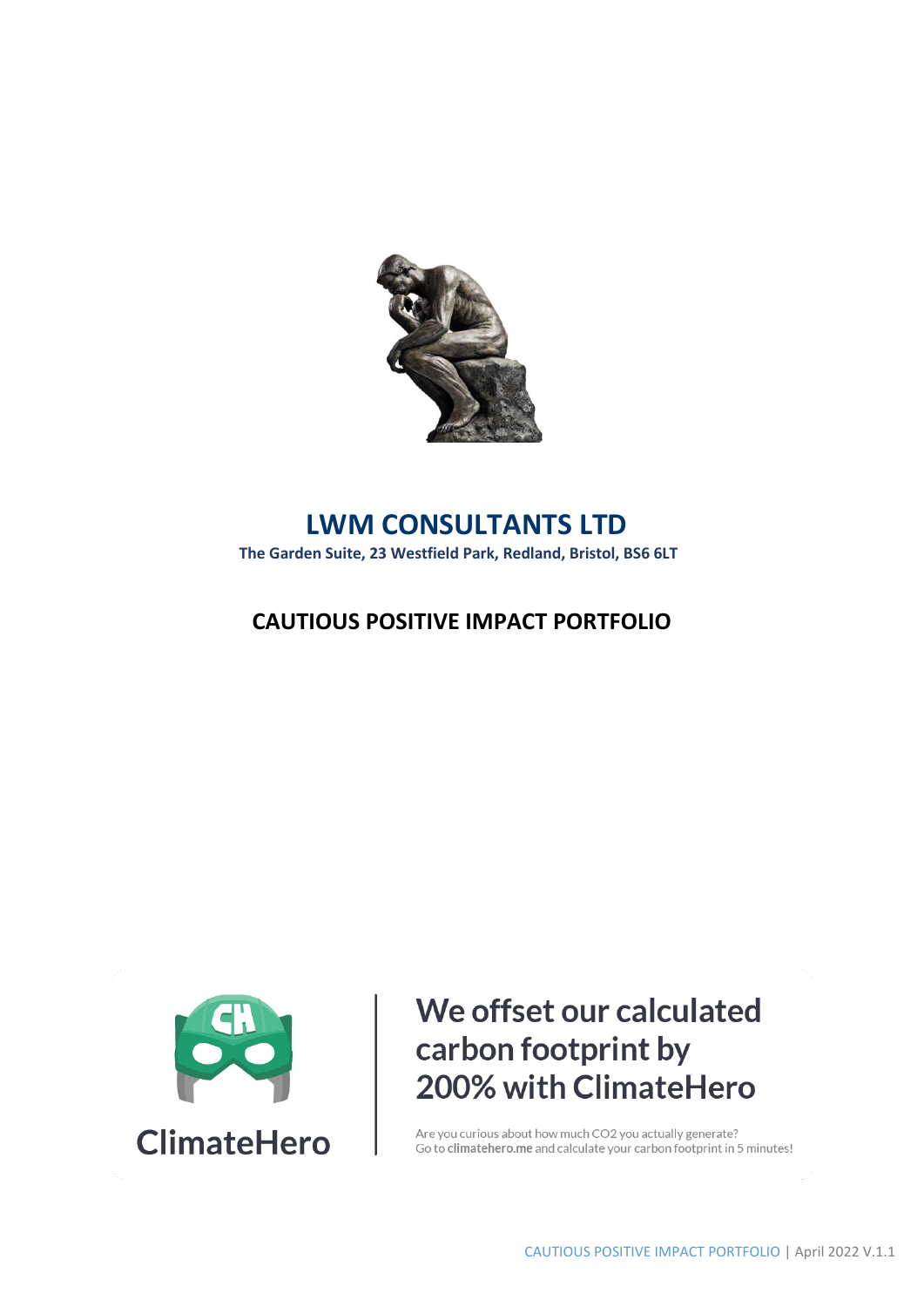**Aim -** The portfolio looks to deliver above inflation returns (capital growth) through a combination of fixed interest, equity, and alternative investments with a responsible investment mandate.

**Responsible investing** is an approach to investing that includes the consideration of **ESG factors** alongside **financial factors** supported by **stewardship activities** such as voting and engaging.

To achieve this, the portfolio looks to Ethical, Impact, ESG (Environmental, Social and Corporate Governance) and Sustainable investments. This includes investment trusts as well as funds.

**Key points -** The portfolio holds a higher content of fixed interest investments compared to the balanced and adventurous portfolios. Currently the portfolio holds approximately 38% in assets such as fixed interest and absolute return funds, with the rest in equity funds which can include property. We believe this is the best way to provide potential upside growth as well as providing equal weight between risk and reward.

To view all our portfolios, follow this link to our website - <https://lwmconsultants.com/portfolios/>

**Asset allocation –** the portfolio will diversify your assets between funds offering exposure to different sectors of the market and regions. Creating the right mix of assets is an important part of the process of building a portfolio designed to meet your financial objectives. Your portfolio is monitored and reviewed on an ongoing basis to ensure that it remains in line with your risk profile.

|                                     | 2021/2022               |  |
|-------------------------------------|-------------------------|--|
|                                     | <b>Asset Allocation</b> |  |
| <b>Fixed Interest / Alternative</b> | 20.25%                  |  |
| <b>Equities</b>                     |                         |  |
| <b>Europe including UK</b>          | 12.00%                  |  |
| <b>US</b>                           | 6.00%                   |  |
| <b>General Global</b>               | 51.75%                  |  |
| <b>Emerging Markets and Asia</b>    | 10.00%                  |  |
|                                     | 100.00%                 |  |

**Risk -** The table below shows the potential volatility (rapid or unpredictable changes, especially for the worse, in the portfolio value at any given point in time) of the proposed holdings based on past performance. For example, over 15 years, the proposed holdings returned 9.35% p.a., the volatility on the upside and downside was 10.05%. This means at any point in time the average maximum downside was -0.70%, and upside 19.40%. These are purely a guide and are not guaranteed, the actual figures could be higher or lower at any single point in time.

|          | Return | <b>Volatility</b> |
|----------|--------|-------------------|
| 1 Year   | 19.27% | 6.51%             |
| 3 Years  | 13.55% | 9.46%             |
| 5 Years  | 13.19% | 8.35%             |
| 10 Years | 10.53% | 8.22%             |
| 15 Years | 9.35%  | 10.05%            |

We aim to deliver positive returns over the medium to long term with volatility similar to the FTSE World Index. **Both returns and volatility are not guaranteed but act as a guide.**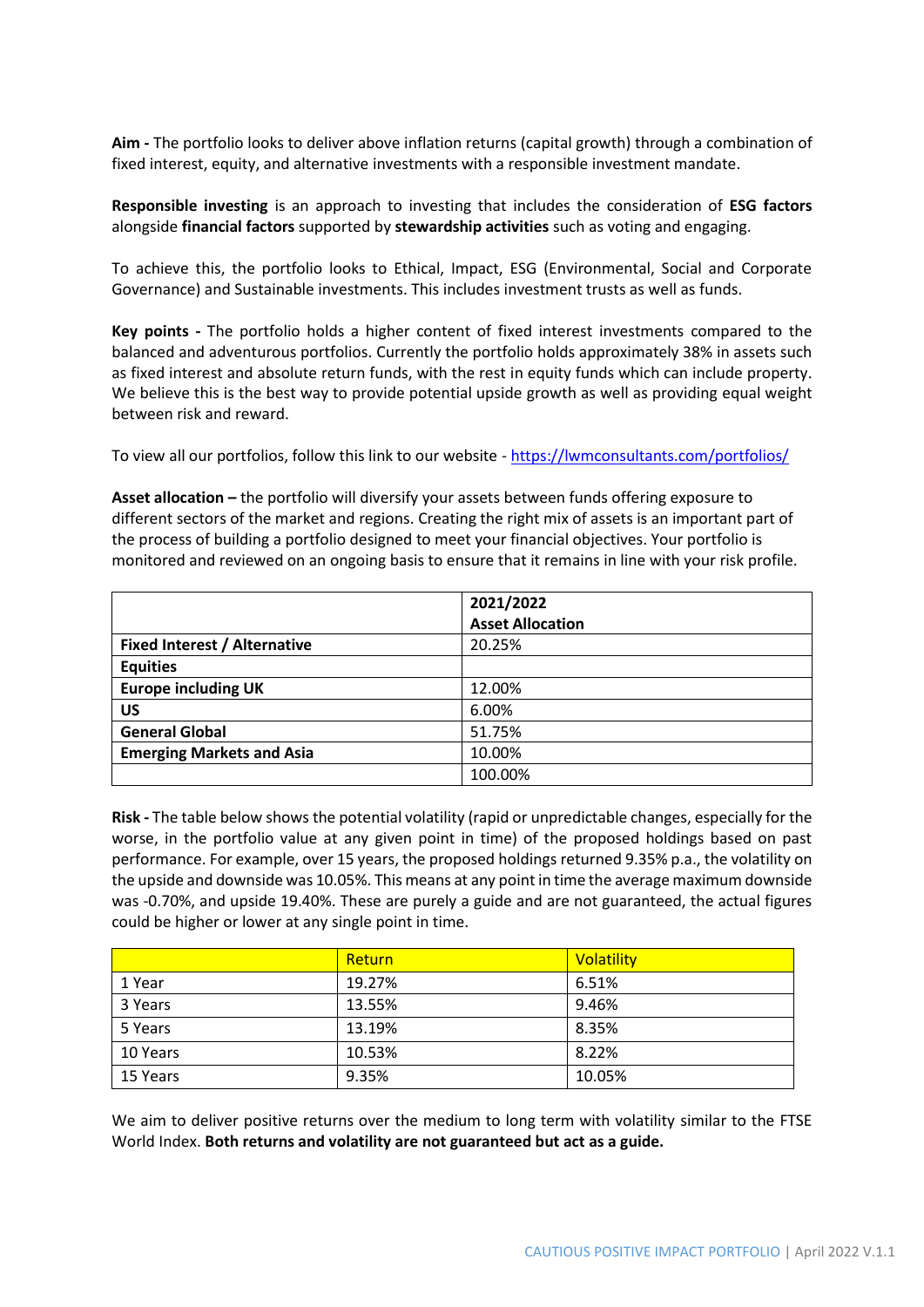As discussed in our meeting you should also consider specific risks such as inflationary risk, counterparty risk and risks arising from a lack of diversification.

**Market shocks -** The table below takes five past market shocks and shows how the holdings **in the portfolio as at 1 July 2021** would have performed both in the year of and after the event. This reflects the fund charges but doesn't account for any product charges or advice fees.

|                               | <b>Black Monday</b> |                        | September 11 |          | <b>WorldCom Bankruptcy</b> |
|-------------------------------|---------------------|------------------------|--------------|----------|----------------------------|
| 1987                          | 1988                | 2001                   | 2002         | 2002     | 2003                       |
| 10.41%                        | 10.82%              | $-4.12%$               | $-6.71%$     | $-6.71%$ | 18.63%                     |
|                               |                     |                        |              |          |                            |
| <b>Global Economic Crisis</b> |                     | <b>Eurozone Crisis</b> |              |          | <b>Brexit</b>              |
| 2008                          | 2009                | 2011                   | 2012         | 2016     | 2017                       |
| $-22.97%$                     | 27.28%              | $-5.58%$               | 17.36%       | 14.70%   | 14.02%                     |

Putting this in context, the table below shows what £150,000 invested on 1 January 2008 would have been worth each December from 2008 to 2012 (including all fees and charges) based on the proposed portfolio:

|                  | % return (cumulative) | Monetary Amount (£) |
|------------------|-----------------------|---------------------|
| 31 December 2008 | $-24.37%$             | £113,445.00         |
| 31 December 2009 | $-4.80\%$             | £142,804.00         |
| 31 December 2010 | 9.58%                 | £164,381.00         |
| 31 December 2011 | 1.93%                 | £152,907.00         |
| 31 December 2012 | 18.20%                | £177,310.00         |

The average return after charges from 1 January 2008 to 31 December 2012 was 3.64% p.a.; this reflects two down periods in 2008 and 2011.

**Time period return:** The table below shows the best and worst returns over 3 months, 1 year and 3 years:

|          | <b>Best</b> (%)     | Worst (%)             |
|----------|---------------------|-----------------------|
| 3 months | 15.81 (04/20-06/20) | $-10.16(07/11-09/11)$ |
| 1 year   | 30.91 (04/20-03/21) | $-2.98(07/11-06/12)$  |
| 3 years  | 14.06 (06/12-05/15) | 5.16 (04/17-03/20)    |

**Loss of capital -** The portfolio is positioned as a long-term investment (5 years plus). The aim is to achieve a positive outcome over the investment period; although past performance is no guide to future performance and investments can fall as well as rise.

The table above highlights that there will be movements in the value of the investment (both positive and negative) during this time frame. The figures do not reflect any withdrawals or additional investments.

There is the potential for capital loss particularly where the investment is encashed during a down period (in this example 2008, and 2009).

### **SPECIAL NOTE: You should note that the holdings can and do change; the figures shown above are illustrative only and are not a guarantee of what might happen in the future.** They aim to demonstrate the potential risks, and volatility based on five past market shocks with no prediction of future events.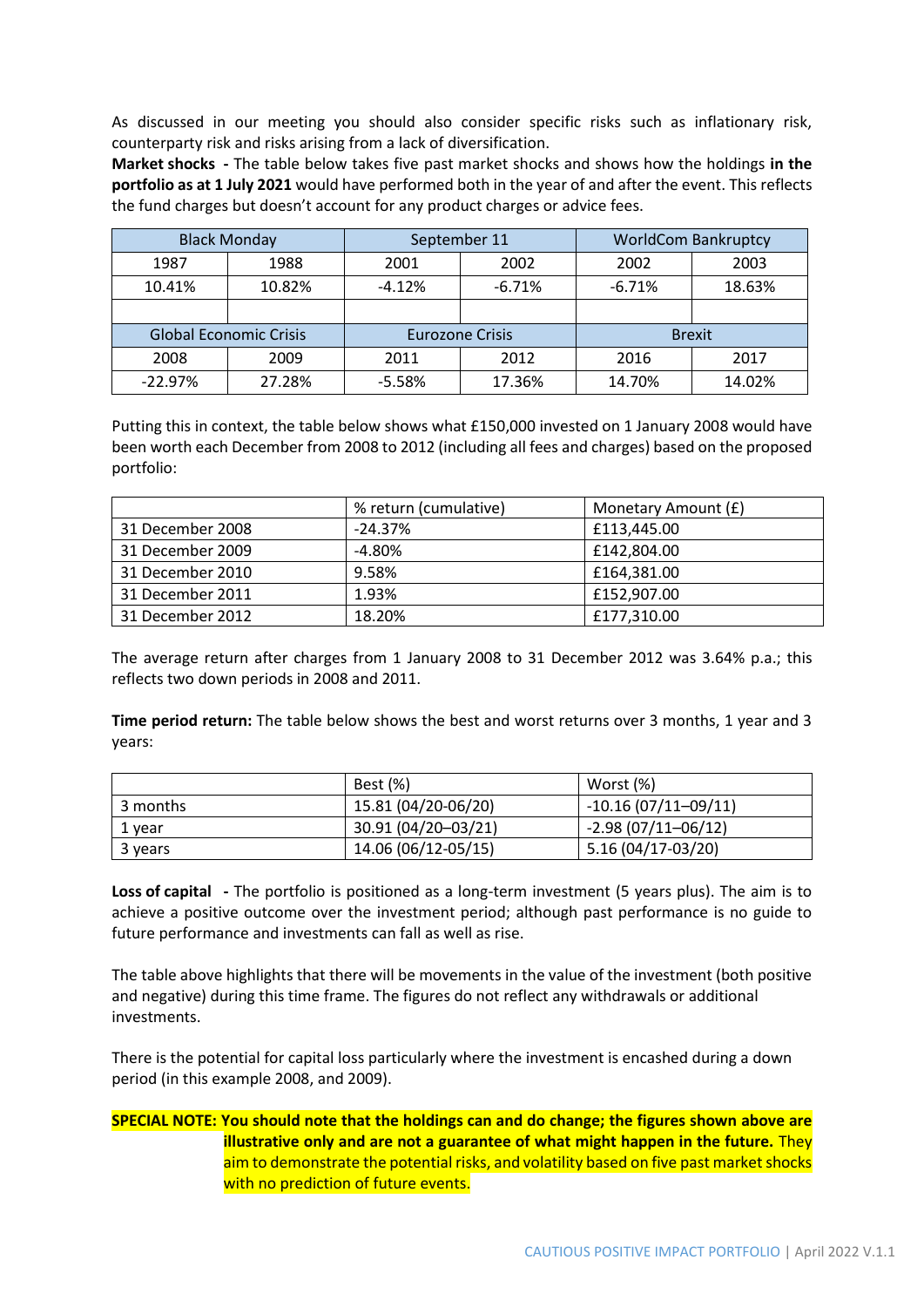#### **CAUTIOUS POSITIVE IMPACT PORTFOLIO PEFORMANCE**

The Portfolio was launched on 1 July 2020 and the total return up to 31 March 2022 was 16.82% against a benchmark return of 28.26%.



Portfolio vs Benchmark – 1 July 2020 – 31 March 2022

|                                                    | 2021   | 2022     | <b>Since Launch</b> |
|----------------------------------------------------|--------|----------|---------------------|
| <b>Cautious Positive Impact Portfolio</b>          | 9.10%  | $-5.38%$ | 9.31% p.a.          |
| LWM Benchmark (Royal London FTSE4 Good<br>Tracker) | 16.24% | 2.26%    | 15.29% p.a.         |
| IA Mixed Investment 20-60% Shares                  | 6.28%  | $-3.38%$ | 6.11% p.a.          |

|                                                 | 1 Year to 31/03/22 |
|-------------------------------------------------|--------------------|
| <b>Cautious Positive Impact Portfolio</b>       | 3.16%              |
| LWM Benchmark (Royal London FTSE4 Good Tracker) | 12.79%             |
| IA Mixed Investment 20-60% Shares               | 1.77%              |

**Note:** RPI is a measure of inflation. Cash is a means of demonstrating an upward curve with no stock market volatility.

**BENCHMARKS:** The key measure for us is to outperform a fund that tracks an index over the medium to long term. Within each sector, we will have funds that perform differently. We have set a benchmark which accurately and fairly reflects what we are aiming to do. The benchmark is tradeable and therefore can be invested in.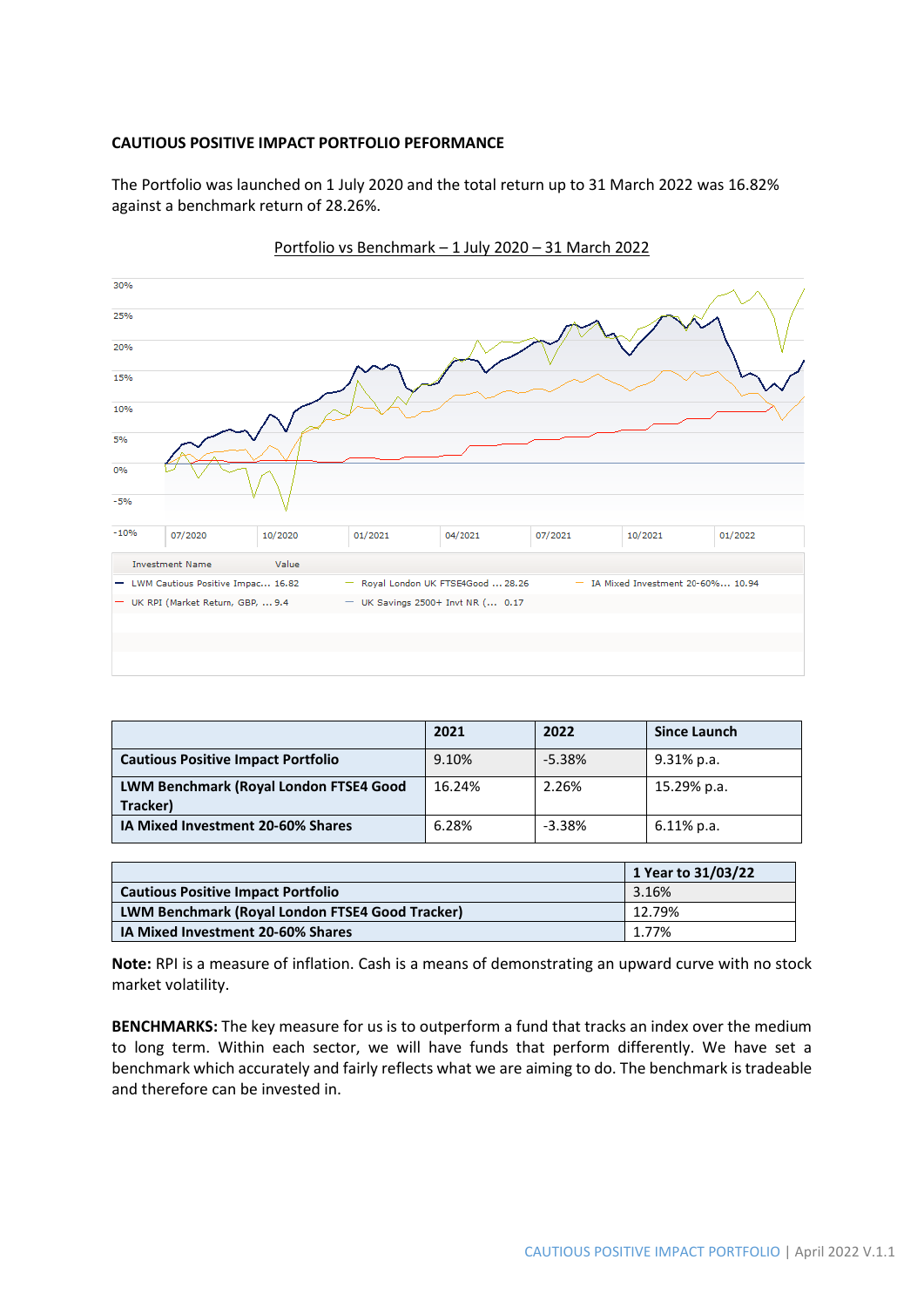**SPECIAL NOTE:** You should note that past performance is not a reliable indicator of future returns and the value of your investments can fall as well as rise. The total return reflects performance without platform charges and adviser fees or the effects of taxation, but is adjusted to reflect all on-going fund expenses and assumes reinvestment of dividends and capital gains. If adjusted for platform charges, adviser fees and the effects of taxation, the performance quoted would be reduced.